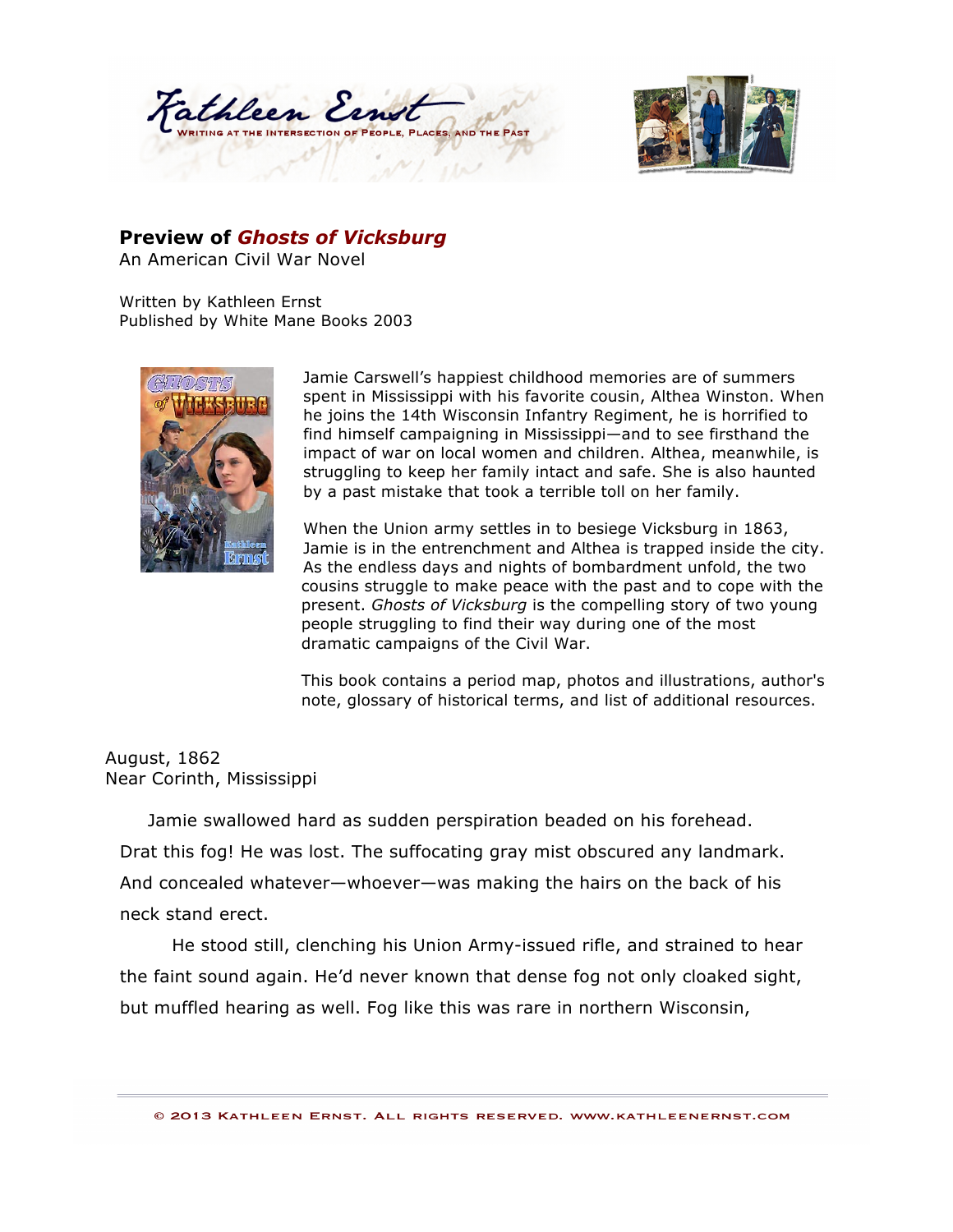



where he'd mostly grown up. He was not a stranger to Mississippi; he'd spent every sultry summer near Vicksburg, visiting cousins. But his slight knowledge of the terrain only made his skin prickle. Mississippi was home to more than the Confederates who'd run him through with a bayonet if they got the chance. Mississippi slithered and crawled and buzzed with creatures unknown in the cool dry forests back home, all just as dangerous as the enemy soldiers.

 Jamie hated picket duty. Hated it. Tromping a lonely line in the wee hours of night, while his pards snored safely in their tiny tents, tied his belly in knots. But this choking dark fog—this was the worst yet. One wrong step and he'd lost sight of the last Union campfire. A careful step back in what he thought was the right direction had not provided the comforting glimmer he craved of his army. Nor another step, or another. Now he was hopelessly lost. Was he two steps away from the Union encampment? Half a mile? His best pard Elisha slept like the dead, and wouldn't wake to wonder why Jamie hadn't returned when expected.

 The damp night smelled of rotting vegetation. The 14th Wisconsin Regiment had skirted a slimy maze of bayous and swamps before making camp. Wetness oozed through the seams in Jamie's army brogans.

 A tiny splash pricked the night. What direction had it come from? Goosebumps rose on his skin.

 Then a breath of damp air brought the sound of a voice. The snatch of words were unintelligible. But they were unmistakably Southern. He'd spent too many hours arguing with his cousin Althea to mistake that drawl.

 "Who's there?" Jamie demanded, his voice ripping open the night. "Who goes there?"